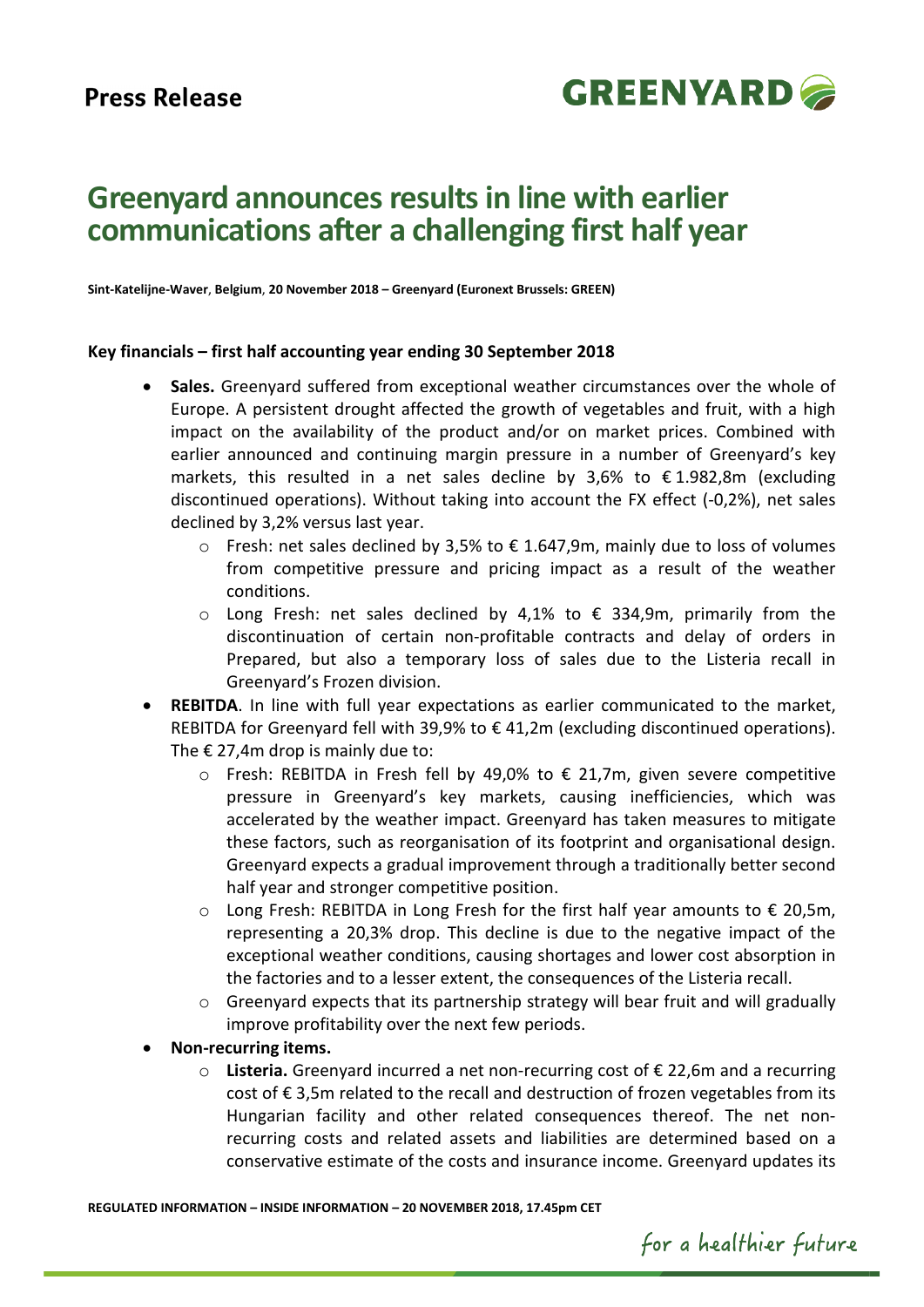estimations for the total costs and expected insurance proceeds to an amount of € 28,0m, which is less than the initially communicated  $\epsilon$  30,0m.

- o **Impairment goodwill.** Greenyard has decided to impair the goodwill of Greenyard as it was calculated at the time of completion of the business combination in 2015. This goodwill impairment amounts to  $\epsilon$  29,2m for Long Fresh due to a potential delay in the expected profitability growth, caused by the recent events. The goodwill impairment does not affect the strategy, business or liquidity of Greenyard.
- The effective tax rate for the first half year amounts to -14,1%. The tax rate is driven by the reported loss and the use and reversal of deferred tax assets.
- The net result from continued operations amounts to a loss of  $\epsilon$  68,1m. This result was negatively impacted by non-recurring items for a total amount of € -53,0m.
- **Net financial debt.** Net financial debt increased by € 98,3m to € 517,4m (including Horticulture), predominantly due to a lower profitability, non-recurring recall costs and the inventory build-up in the Long Fresh segment. This led to a leverage ratio of 4,4x end of September. Greenyard appreciates the full support it received from its relationship banks for the waiver on the covenant levels of September (2018) and March (2019). Greenyard is determined to structurally reduce the leverage over the coming periods. In order to strengthen its balance sheet, Greenyard has decided to act decisively by selling its Horticulture segment. Even after the sale of the Horticulture segment, Greenyard's focus remains on strengthening its balance sheet, now with strong emphasis on the improvement of its profitability and further internal growth.
- **Discontinued operations.**
	- $\circ$  The sale of the Horticulture segment to Straco will lead to total cash proceeds of € 120,0m. The proceeds of the sale of the Horticulture segment will be used to deleverage through the repayment of the € 150,0m retail bond that is due 5 July 2019, without affecting the existing credit facility or credit lines.
	- o As the expected synergies with the Horticulture segment will no longer be realised within Greenyard, the sale entails an important goodwill impairment resulting from the valuation at fair value less cost to sell. The goodwill impairment does not affect the strategy, business or liquidity of Greenyard. Greenyard and Straco will examine how to further develop concepts for sustainably growing healthy and tasty vegetables and fruit, for a healthier future for all in the chain. Greenyard expects the closing of the transaction to occur before the end of this accounting year.
- **Profit/loss for the period.** A loss for the period from discontinued operations for an amount of € 44,9m results in a total loss for the period of € 113,0m.
- CAPEX spent (including discontinued operations) for the first half year amounted to € 40,2m, and includes € 15,1m of payments from investments executed at the end of last accounting year. CAPEX for this year was materially reduced.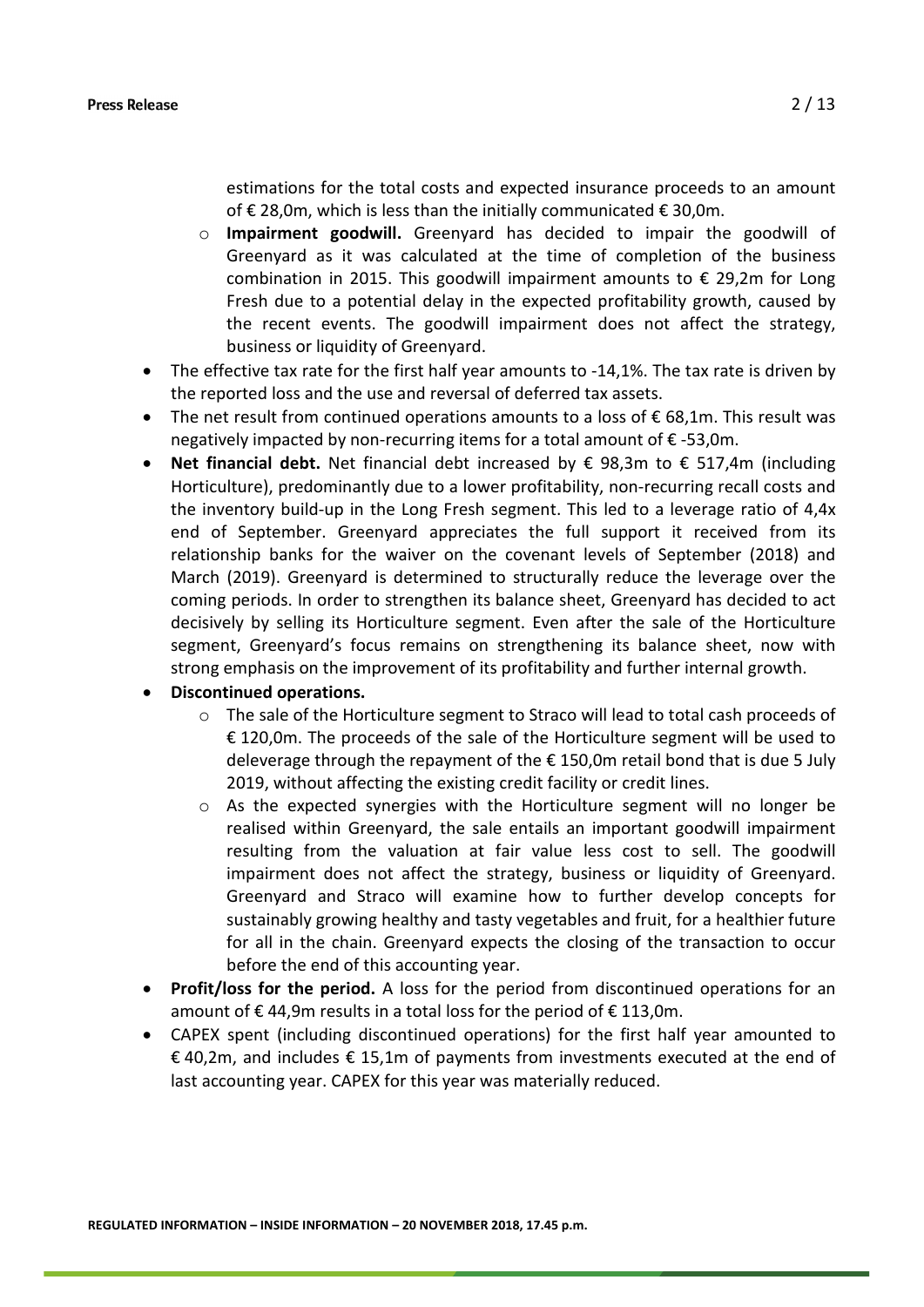- Greenyard now confidently looks towards the future with the current combination of the two segments: Fresh and Long Fresh. Greenyard has no further plans to sell any core activities. The announced measures for the optimisation of assets and the sale of non-core assets, as well as CAPEX savings and working capital optimisations are on track. In addition, Greenyard is deploying further strategic projects for a renewed focus of both segments, with a view to reinforcing the offer, improving net sales and margins and responding to the ever-changing demand of retailers and consumers. Greenyard will communicate more details as soon as more information is available.
- For AY 18/19, Greenyard maintains its guidance of REBITDA -25% versus last year, excluding currency impact.
- Interested parties are invited to listen to a live webcast by visiting the following [link,](https://emea01.safelinks.protection.outlook.com/?url=https%3A%2F%2Fglobalmeet.webcasts.com%2Fstarthere.jsp%3Fei%3D1221582%26tp_key%3D832981ff29&data=02%7C01%7Cdennis.duinslaeger%40greenyard.group%7C6333c2381087456e8d1508d64a4898fd%7Ccabe0ccd94464472b30b35f1cf67a05e%7C0%7C0%7C636778073005664594&sdata=jmU5ODJGG1DtIdewLFsF17X2oruLVRPbGZCsN0FS5CM%3D&reserved=0) or through the following dial-in: +32 2 342 07 47 (or toll-free number +32 800 11960), Passcode: 52454049#. The call will begin promptly at 6:30 p.m. (CET). An audio replay of the conference call will be available on Greenyard's Investor Relations webpage as of Wednesday 21 November.

# **Hein Deprez, CEO Greenyard:**

*"As communicated in August, the first half year of our accounting year 2018/2019 was challenging for Greenyard. Our results reflect the fierce competition and difficult market circumstances in our key markets. Consolidation in these markets puts pressure on all suppliers to find ways to deliver their products, even at low prices.* 

*The current challenging market conditions have also led us to take certain decisive actions, such as the sale of our Horticulture segment, which was needed to strengthen our balance sheet again. We will use these proceeds to repay the retail bond that is due in July 2019. We continue to work hard to further strengthen our company and are fully focused on further internal growth.* 

*Despite this hard market reality, we continue to believe in our strategy to form partnerships with our retailers by working closely and transparently together with them to rationalise the entire supply chain to the benefit of all: consumers, retailers, growers and Greenyard.* 

*We already see good examples and stable growth for those retailers and Greenyard where we are able to build such partnership model. We will do that in the current combination of our Fresh and Long Fresh segments as a unique player in the market offering all categories in fruit and vegetables in all its forms: fresh, frozen and prepared. We are convinced we have the right people, heart, assets and strategy to defend our market position, grow our base and build these partnerships for the future."*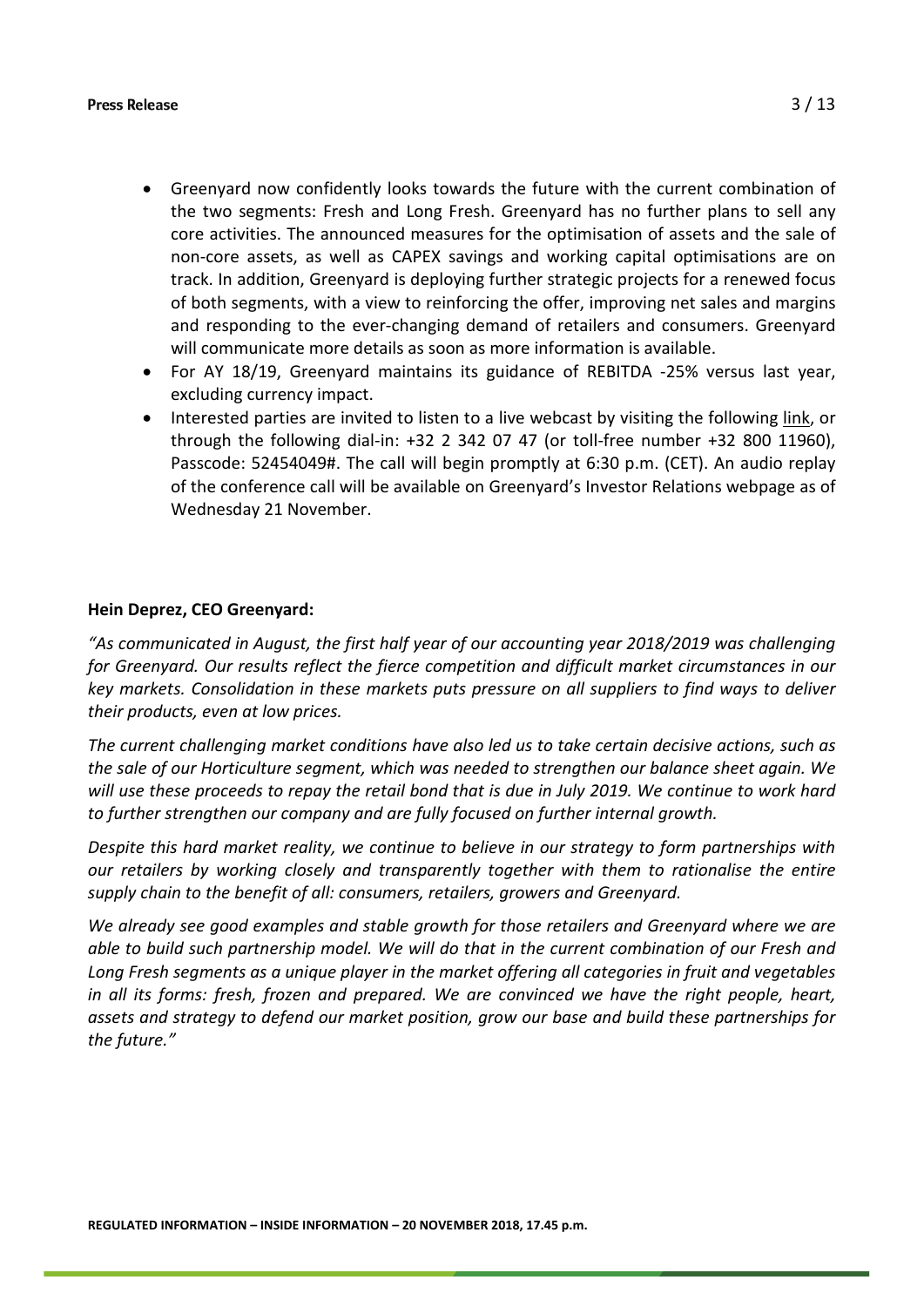## **Figure 1 – Key financials**

| <b>Key financials</b>               | H1 18/19 | H1 17/18 * | <b>Difference</b> |
|-------------------------------------|----------|------------|-------------------|
| Sales continuing $(E'000 000)$      | 1.982,8  | 2.056,6    | $-3,6%$           |
| Sales discontinued (€'000 000)      | 54,9     | 37,9       | 44,9%             |
| REBITDA continuing (€'000 000)      | 41,2     | 68,5       | $-39,9%$          |
| REBITDA discontinued (€'000 000)    | 7,6      | 4,9        | 56,1%             |
| REBITDA-margin continuing %         | 2,1%     | 3,3%       |                   |
| REBITDA-margin discontinued %       | 13,9%    | 12,9%      |                   |
| Net result continuing $(E'000 000)$ | $-68,1$  | 10,1       | $-771,9%$         |
| Net result discontinued (€'000 000) | $-44,9$  | 2,3        | $-2072,6%$        |
| EPS continuing $(\epsilon)$         | $-1,57$  | 0,22       | $-813,3%$         |
| EPS discontinued $(E)$              | $-1,07$  | 0,05       | $-2120,6%$        |
| NFD continuing $(E'000 000)$        | 521,2    | 419,1      | 24,3%             |
| NFD discontinued $(E'000 000)$      | $-3,8$   |            |                   |
| Leverage                            | 4,4      | 2,8        |                   |

\* For NFD and leverage the figure reported is March 2018

#### **Segment review**

#### **1 - Fresh**

#### **Figure 2 – Sales & REBITDA evolution**

| Fresh            | H1 18/19  | H1 17/18  | <b>Difference</b> |
|------------------|-----------|-----------|-------------------|
|                  | €'000 000 | €'000 000 |                   |
| Sales            | 1.647,9   | 1.707,3   | $-3,5%$           |
| REBITDA          | 21,7      | 42,6      | -49,0%            |
| REBITDA-margin % | 1,3%      | 2,5%      |                   |

Sales in Fresh declined with 3,5%. After FX correction of -0,1%, growth declined internally with a 3,2% drop.

Fresh felt competitive pressure in most of its core markets, particularly in Germany and Belgium. Sales decline was primarily due to exceptional weather conditions, a volume decline resulting from a combination of competitive pressure and shortages in certain Stock Keeping Units. Partnership model showing stable growth in all applicable markets.

REBITDA dropped by 49,0%, which represents a margin of 1,3% versus 2,5% last year (-120bps YoY). Key reason for the drop in REBITDA is the loss of volumes from competitive pressure, which entails loss of margin and increase in operational inefficiencies.

# **2 – Long Fresh**

#### **Figure 3 – Sales & REBITDA evolution**

| Long Fresh       | H1 18/19  | H1 17/18  | <b>Difference</b> |
|------------------|-----------|-----------|-------------------|
|                  | €'000 000 | €'000 000 |                   |
| Sales            | 334,9     | 349,4     | $-4,1%$           |
| REBITDA          | 20,5      | 25,7      | $-20,3%$          |
| REBITDA-margin % | 6,1%      | 7,4%      |                   |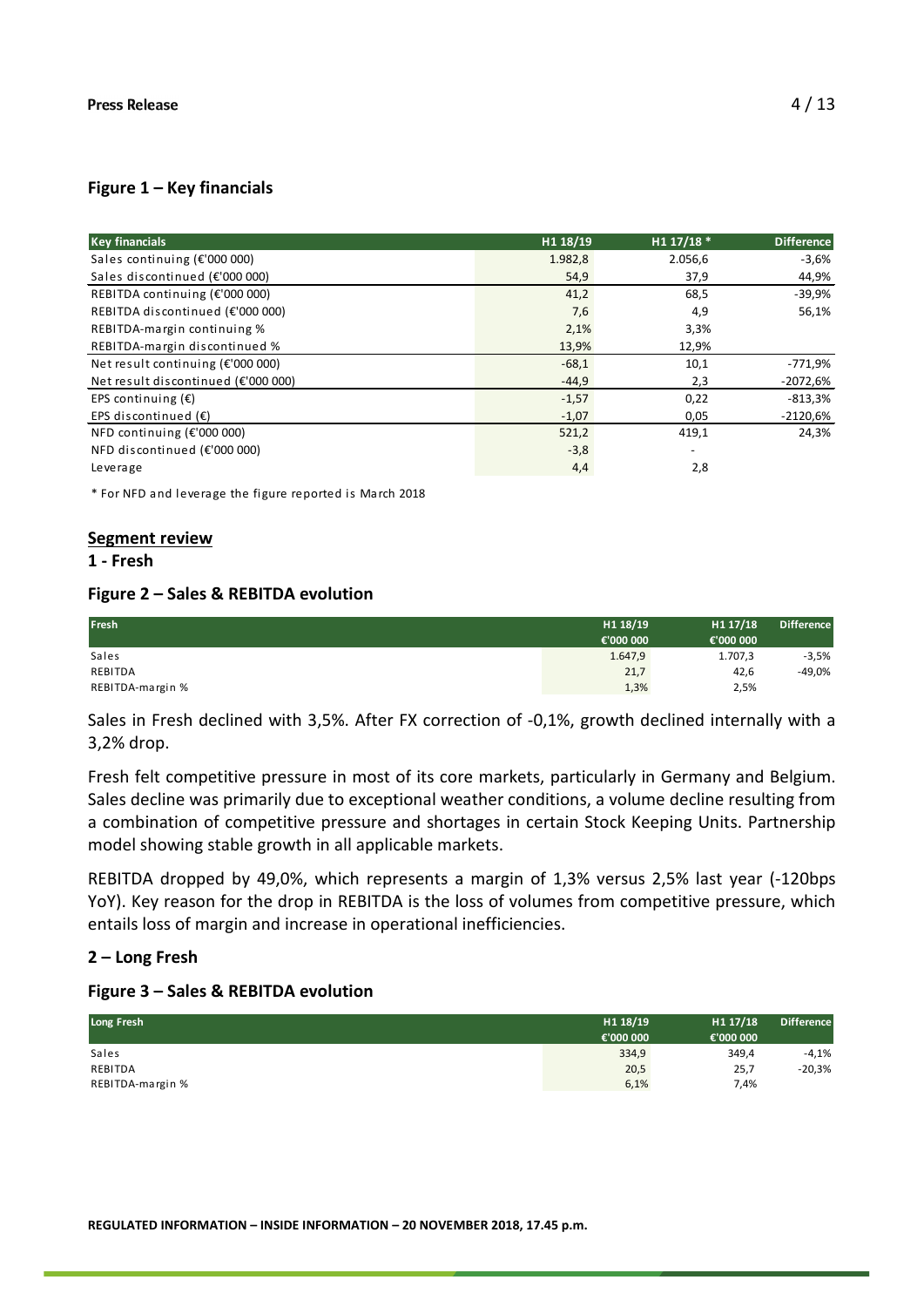In Long Fresh, net sales declined with 4,1%. Foreign currencies impacted sales negatively by 0,6%, largely driven by the Brazilian Real and the GBP. As such, internal sales showed a -3,5% evolution.

This sales decrease is mainly driven by the lower volumes sold immediately after the Listeria recall in Frozen and a number of delays in export orders and orders from some larger customers in Prepared, as well as the termination of some non-profitable contracts in the UK, Germany and France.

The Frozen division suffered from the Listeria recall given the loss of margin caused by lost sales volumes, and a loss of fixed cost absorption, due to the temporary closing of production in Hungary. REBITDA in the Prepared division was affected by lower sales volumes and lower sales prices (mainly in mushrooms), but continued to stand its ground and even performed slightly better than last year.

#### **Non-recurring items**

#### **Figure 4 –Non-recurring items from operating activities**

| <b>Non-recurring items</b>          | H1 18/19                 | H1 17/18                 |
|-------------------------------------|--------------------------|--------------------------|
|                                     | €'000                    | €'000                    |
| Reorganisation costs Fresh          | $\overline{\phantom{a}}$ | $-2.198$                 |
| Merger & acquisition project costs  | $\overline{\phantom{a}}$ | $-595$                   |
| Costs related to impact of Listeria | $-22.604$                |                          |
| Waiver fee                          | $-1.163$                 | $\overline{\phantom{a}}$ |
| Impairment goodwill Long Fresh      | $-29.172$                |                          |
| Other                               | $-689$                   | $-675$                   |
| Non-recurring expenses              | $-53.628$                | $-3.468$                 |
| Result on sale H-Pack & H-Fruit     | $\overline{\phantom{a}}$ | 1.379                    |
| Result on sale of assets            | 586                      | 12                       |
| Non-recurring income                | 586                      | 1.391                    |
| <b>TOTAL</b>                        | $-53.041$                | $-2.076$                 |

Non-recurring items amounted to €53,0m, compared to €2,1m last year. The two main total nonrecurring items consist of costs related to the Listeria recall (€ 22,6m) and the goodwill impairment for Long Fresh ( $E$  29,2m).

#### **Net Finance Income/ (Costs)**

#### **Figure 5 – Net finance income / (costs)**

| Net finance income/cost (-) | H1 18/19  | H1 17/18  |
|-----------------------------|-----------|-----------|
|                             | €'000     | € $'000$  |
| Interest expense            | $-15.844$ | $-14.330$ |
| Interest income             | 215       | 218       |
| Other finance result        | 351       | $-4.344$  |
| <b>TOTAL</b>                | $-15.278$ | $-18.456$ |

Net finance costs witnessed a decline of € 3,2m YoY due to lower exchange gains/losses and bank and other finance expenses, not offset by slightly higher interest expenses.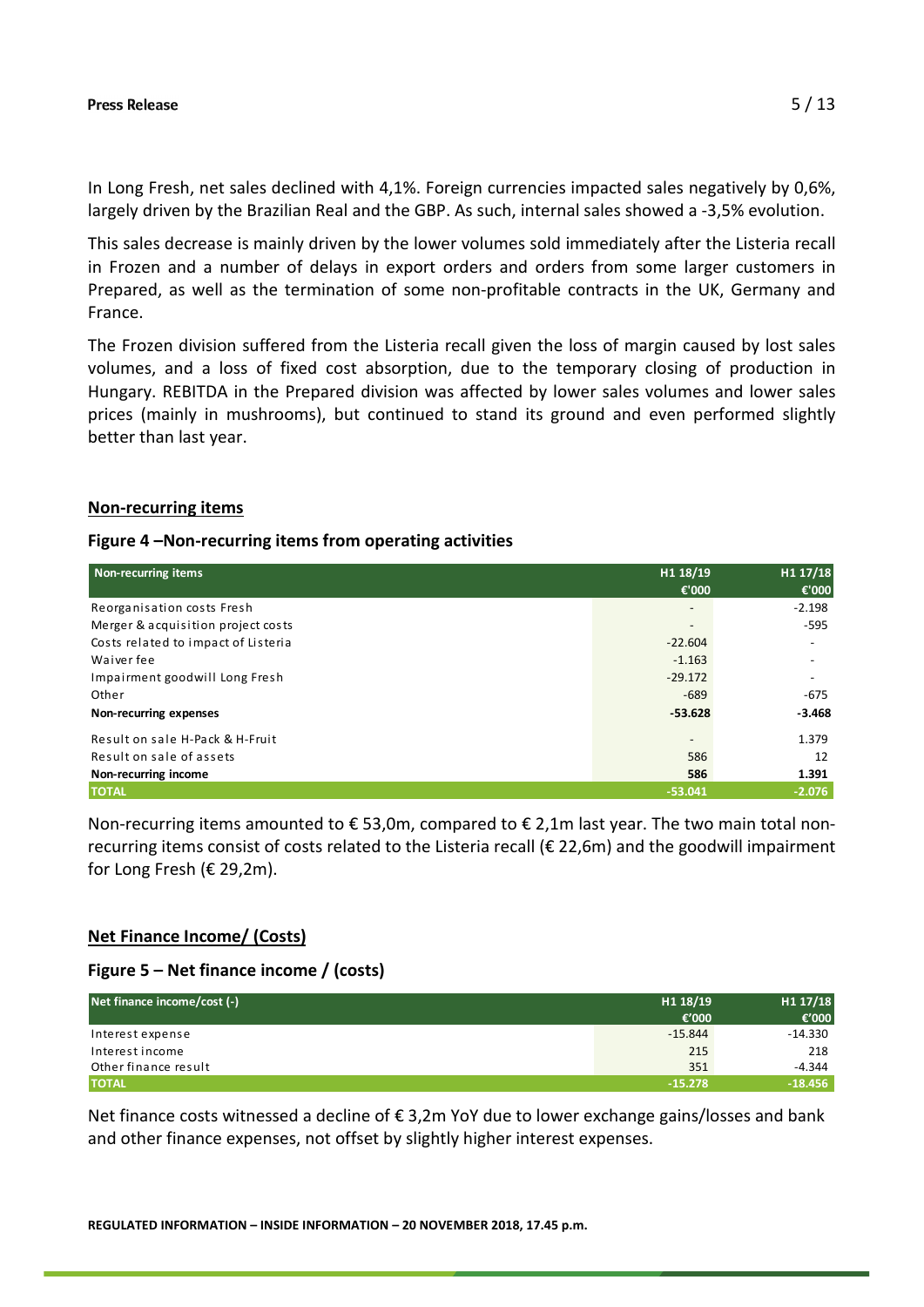# **Income taxes & Net result**

# **Figure 6 – Income taxes and net result**

| Income taxes and net result                                 | H1 18/19<br>€'000 | H1 17/18<br>€'000 |
|-------------------------------------------------------------|-------------------|-------------------|
| <b>CONTINUING OPERATIONS</b>                                |                   |                   |
| Profit/loss (-) before income tax                           | -59.687           | 17.126            |
| Income tax expense (-)/income                               | $-8.420$          | $-6.989$          |
| Profit/loss (-) for the period from continuing operations   | $-68.107$         | 10.137            |
| <b>DISCONTINUED OPERATIONS</b>                              |                   |                   |
| Profit/loss (-) for the period from discontinued operations | $-44.850$         | 2.274             |
| <b>PROFIT/LOSS (-) FOR THE PERIOD</b>                       | $-112.957$        | 12.411            |
| Attributable to:                                            |                   |                   |
| The shareholders of the Group                               | $-113.378$        | 11.688            |
| Non-controlling interests                                   | 421               | 722               |

The corporate tax charge of  $\epsilon$  8,4m results in a tax rate of -14,1%. The tax rate is driven by the reported loss and the use and reversal of deferred tax assets.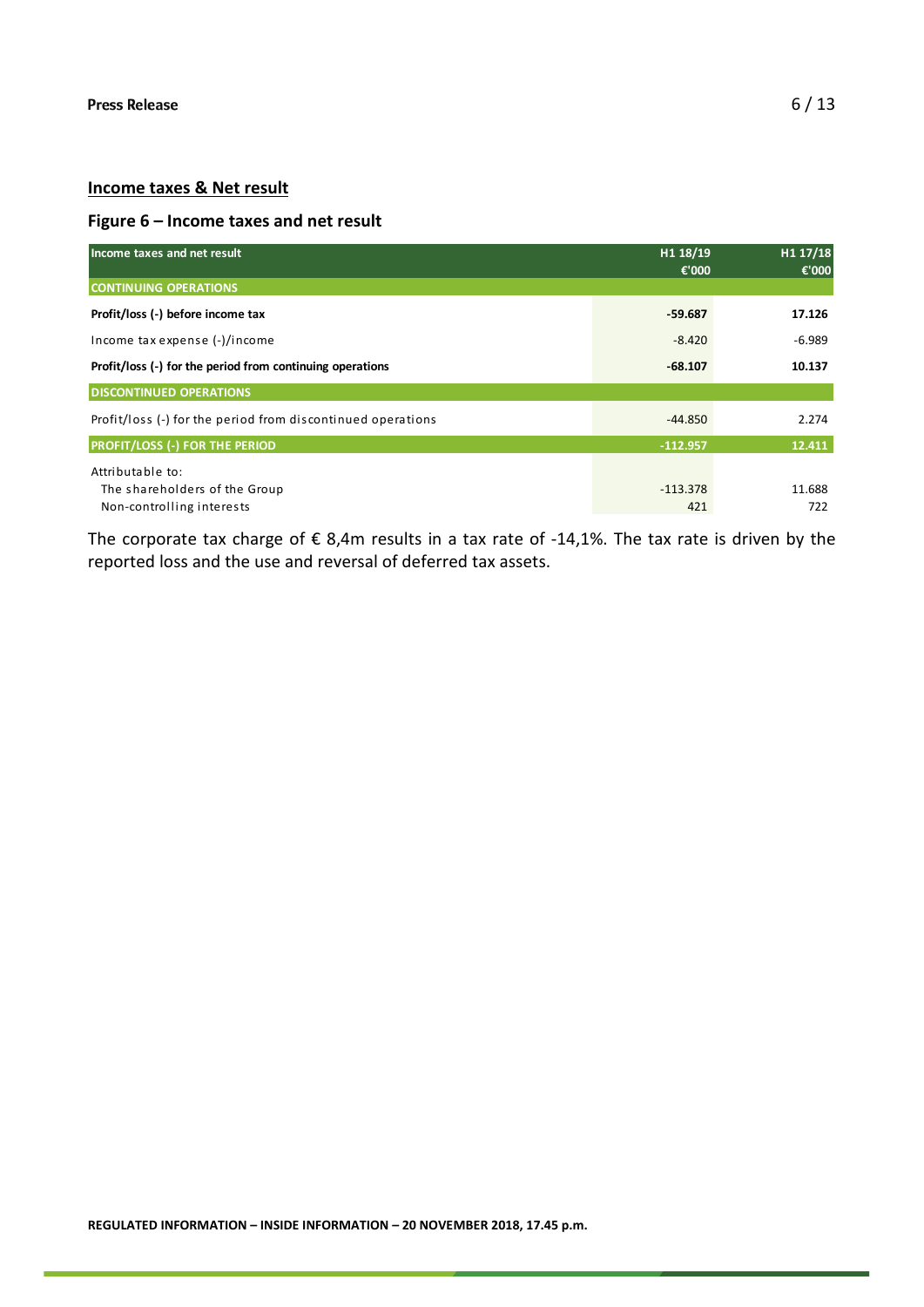# **Cash flow**

# **Figure 7 – Cash flow statement for the 6 month period ending 30 September 2018**

| <b>Consolidated statement of cash flows</b>                                                                                                                                                                                                                                                                                                                             |                                                                                | H1 17/18<br>€'000                                              |  |
|-------------------------------------------------------------------------------------------------------------------------------------------------------------------------------------------------------------------------------------------------------------------------------------------------------------------------------------------------------------------------|--------------------------------------------------------------------------------|----------------------------------------------------------------|--|
| CASH, CASH EQUIVALENTS AND BANK OVERDRAFTS, OPENING BALANCE                                                                                                                                                                                                                                                                                                             | 57.432                                                                         | 112.735                                                        |  |
| <b>CASH FLOW FROM OPERATING ACTIVITIES (A)</b>                                                                                                                                                                                                                                                                                                                          | $-40.502$                                                                      | 41.476                                                         |  |
| <b>EBIT</b><br>Income taxes paid                                                                                                                                                                                                                                                                                                                                        | $-87.974$<br>$-1.288$                                                          | 38.434<br>$-2.674$                                             |  |
| <b>Adjustments</b><br>Fair value adjustments biological assets<br>Amortisation of intangible assets<br>Depreciation and impairment of property, plant & equipment<br>Impairment on goodwill<br>Write-off on stock/trade receivables<br>Increase/decrease (-) in provisions and employee benefit liabilities<br>Gain (-)/loss on disposal of property, plant & equipment | 113.485<br>$-476$<br>10.049<br>26.577<br>76.185<br>6.078<br>$-3.975$<br>$-771$ | 30.653<br>$-759$<br>7.952<br>24.872<br>$-1.437$<br>661<br>-489 |  |
| Share of profit/loss (-) of equity accounted investments<br>Increase (-) / decrease in working capital<br>Increase (-)/decrease in inventories<br>Increase (-)/decrease in trade and other receivables<br>Increase/decrease (-) in trade and other payables                                                                                                             | $-182$<br>$-64.726$<br>$-43.177$<br>23.295<br>$-44.843$                        | -147<br>$-24.937$<br>$-49.205$<br>70.496<br>$-46.229$          |  |
| <b>CASH FLOW FROM INVESTING ACTIVITIES (B)</b>                                                                                                                                                                                                                                                                                                                          | $-40.516$                                                                      | $-31.987$                                                      |  |
| Acquisitions (-)<br>Acquisition of intangible assets and property, plant & equipment<br>Acquisition of subsidiaries/associates<br><b>Disposals</b><br>Disposal of intangible assets and property, plant & equipment                                                                                                                                                     | $-43.635$<br>$-40.161$<br>$-3.474$<br>3.119<br>1.851                           | $-35.175$<br>$-34.688$<br>-487<br>3.188<br>1.172               |  |
| Disposal of subsidiaries/associates                                                                                                                                                                                                                                                                                                                                     | 1.268                                                                          | 2.017                                                          |  |
| <b>CASH FLOW FROM FINANCING ACTIVITIES (C)</b>                                                                                                                                                                                                                                                                                                                          | 97.028                                                                         | $-41.208$                                                      |  |
| Dividend payment<br>Acquisition of treasury shares<br>Repayment long- and short-term borrowings (-)<br>Proceeds long- and short-term borrowings<br>Net interests paid<br>Other financial expenses                                                                                                                                                                       | $-11$<br>$-12.301$<br>126.000<br>$-16.336$<br>$-324$                           | $-13.603$<br>$-10.265$<br>$-16.239$<br>$-1.100$                |  |
| NET INCREASE IN CASH AND CASH EQUIVALENTS (A+B+C)                                                                                                                                                                                                                                                                                                                       | 16.009                                                                         | $-31.719$                                                      |  |
| Effect of exchange rate fluctuations                                                                                                                                                                                                                                                                                                                                    | $-606$                                                                         | $-1.003$                                                       |  |
| CASH, CASH EQUIVALENTS AND BANK OVERDRAFTS, CLOSING BALANCE                                                                                                                                                                                                                                                                                                             | 72.834                                                                         | 80.014                                                         |  |
| Of which:<br>Cash and cash equivalents<br>Bank overdrafts<br>Cash and cash equivalents related to disposal group held for sale                                                                                                                                                                                                                                          | 68.555<br>49<br>4.328                                                          | 80.014                                                         |  |

#### Key elements:

• Cash flow from operating activities decreased significantly to € -40,5m, driven by low EBIT and an increase in net working capital due to less receivables and stable payables. Inventory build-up in Long Fresh was lower than last year due to the weather conditions and the Listeria impact.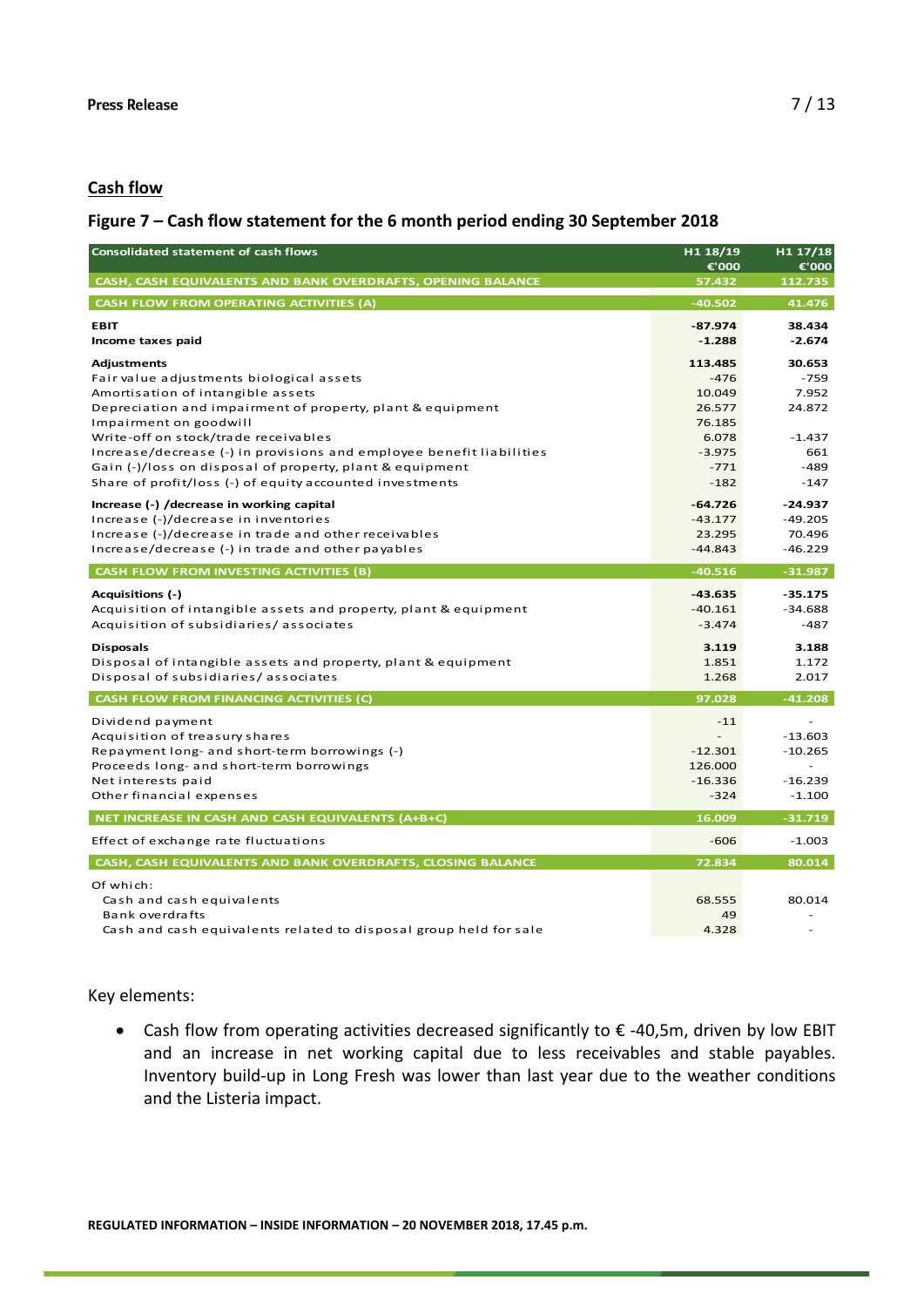- Cash flow from investing activities amounts to € -40,5m which is higher than last year due to a spill-over effect in CAPEX from previous accounting year and the inclusion of the Mycoculture entities after being acquired.
- Cash flow from financing activities increased in order to finance the operating and investment activities.

# **CAPEX**

Total CAPEX spent reached € 40,2m representing an increase of € 5,5m YoY.

CAPEX in Fresh related to the expansion project in Germany and its ERP system, and investments in a packing machine, equipment and additional ripening capacity in Belgium.

In Long Fresh, CAPEX mainly relates to investments in machinery and equipment, both replacements and new machines (e.g. for preparation of convenience products).

# **Financial Position**

#### **Net financial debt**

Net financial debt on 30 September 2018 amounted to € 517,4m (including discontinued operations), which implies an increase of € 98,3m versus March 2018, which is primarily due to a lagging REBITDA performance, Listeria costs, CAPEX payments, deterioration of net working capital and finance charges. As a result, net financial debt/adjusted REBITDA increased to 4,4x from 2,8x per March 2018. Greenyard has taken and continues to take the necessary steps to decrease the net debt and increase profitability over the coming periods. A first decisive step has been made through the sale of the Horticulture segment, which will bring  $\epsilon$  120,0m of total cash proceeds before the end of the accounting year.

# **Working capital**

Working capital deteriorated to € -85,3m versus € -152,3m (March 2018). This deterioration is largely driven by a loss of volumes (lower sales) and therefore less receivables (€ -22,8m), resulting in a decrease of our factoring for an amount of  $\epsilon$  33,8m. Payables consequently also decreased by € 54,3m. Seasonal inventory build-up amounted to € 35,6m.

#### **Outlook statement**

The Board of Directors and management consider that Greenyard continues to be well positioned to deliver profitable growth and to unlock the synergy potential of the business combination going forward.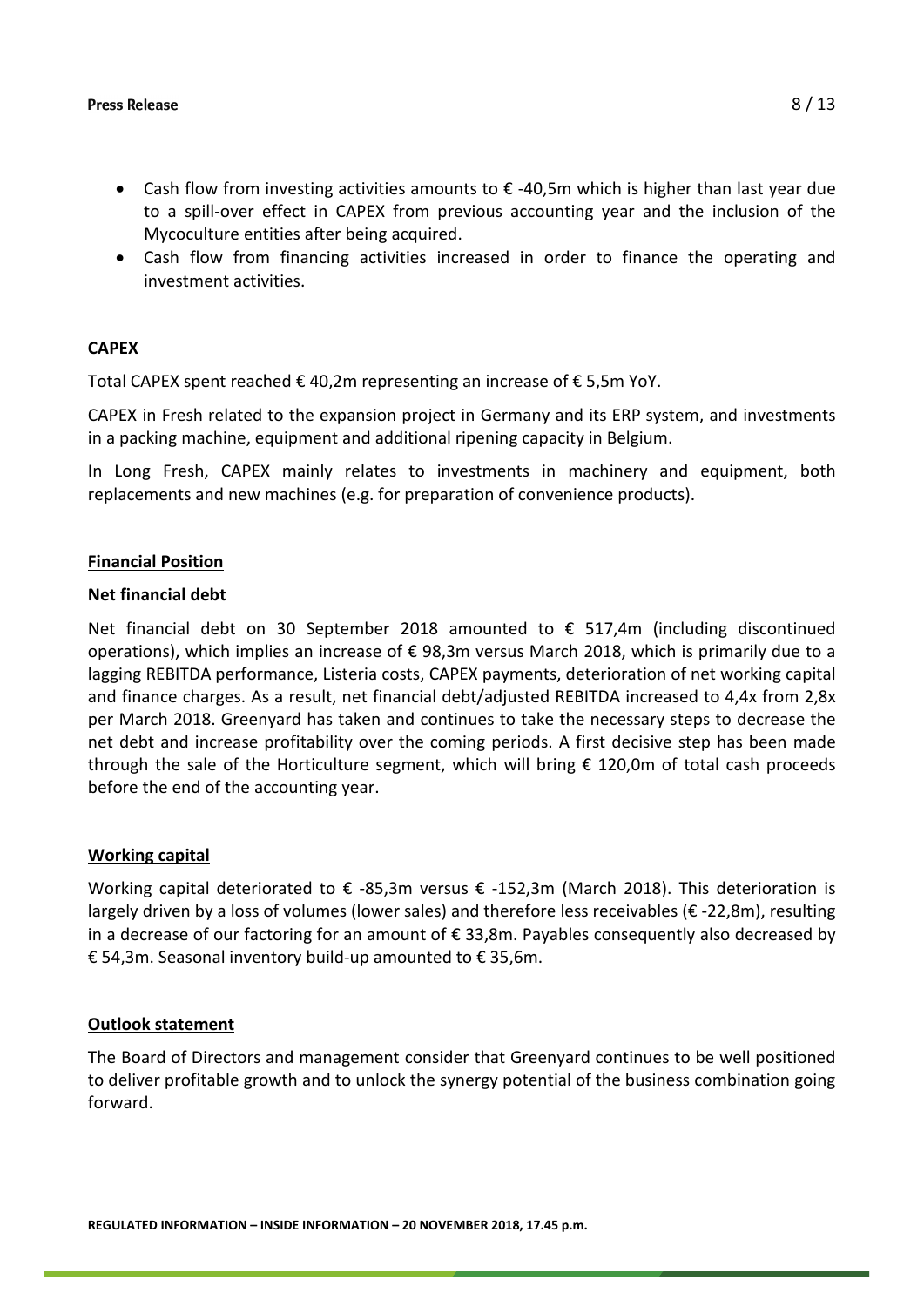## **Subsequent events**

Between 30 September 2018 and 20 November 2018 no significant events occurred.

# **Change in consolidation perimeter**

The parent company of Greenyard is Greenyard NV, Sint-Katelijne-Waver, Belgium. The subsidiaries and associates of Greenyard as per 30 September 2018 are the same as presented in the annual report as per 31 March 2018 apart from:

- On 3 April 2018 Greenyard reached an agreement to take over the 49% stake of Ben De Pelsmaeker in Greenyard Fresh Direct Belgium. Greenyard now holds 100% in Greenyard Fresh Direct Belgium. This transaction was mainly (97%) settled in treasury shares.
- On 10 April 2018 Greenyard has acquired a 49% stake in Mor International, whereby it has the option to become majority owner in the future. Currently Mor International is accounted for using the equity method. Mor International is a well-known Israeli fruit sourcing and exporting company strongly focused on sourcing high quality exotics (mangos, avocados, kakis, pomegranates, fresh dates and bell peppers).

# **Declaration of the statutory auditor**

The statutory auditor confirms that the limited review is completed and did not reveal any significant adjustments to the financial information included in the press release.

# **Financial calendar**

| • Q3 trading update 2018/2019 | 26 February 2019 - before opening market |
|-------------------------------|------------------------------------------|
| • FY results 2018/2019        | 4 June 2019 - before opening market      |
| • Q1 trading update 2019/2020 | 27 August 2019 - before opening market   |
| • HY results 2019/2020        | 19 November 2019 - before opening market |

For additional information, please contact Greenyard:

**Geert Peeters, CFO**  $T.: +3215324260$ Geert.peeters@greenyard.group **Dennis Duinslaeger, Investor Relations**   $T: +32$  15 32 42 49 M.: +32 477 90 39 98 Dennis.duinslaeger@greenyard.group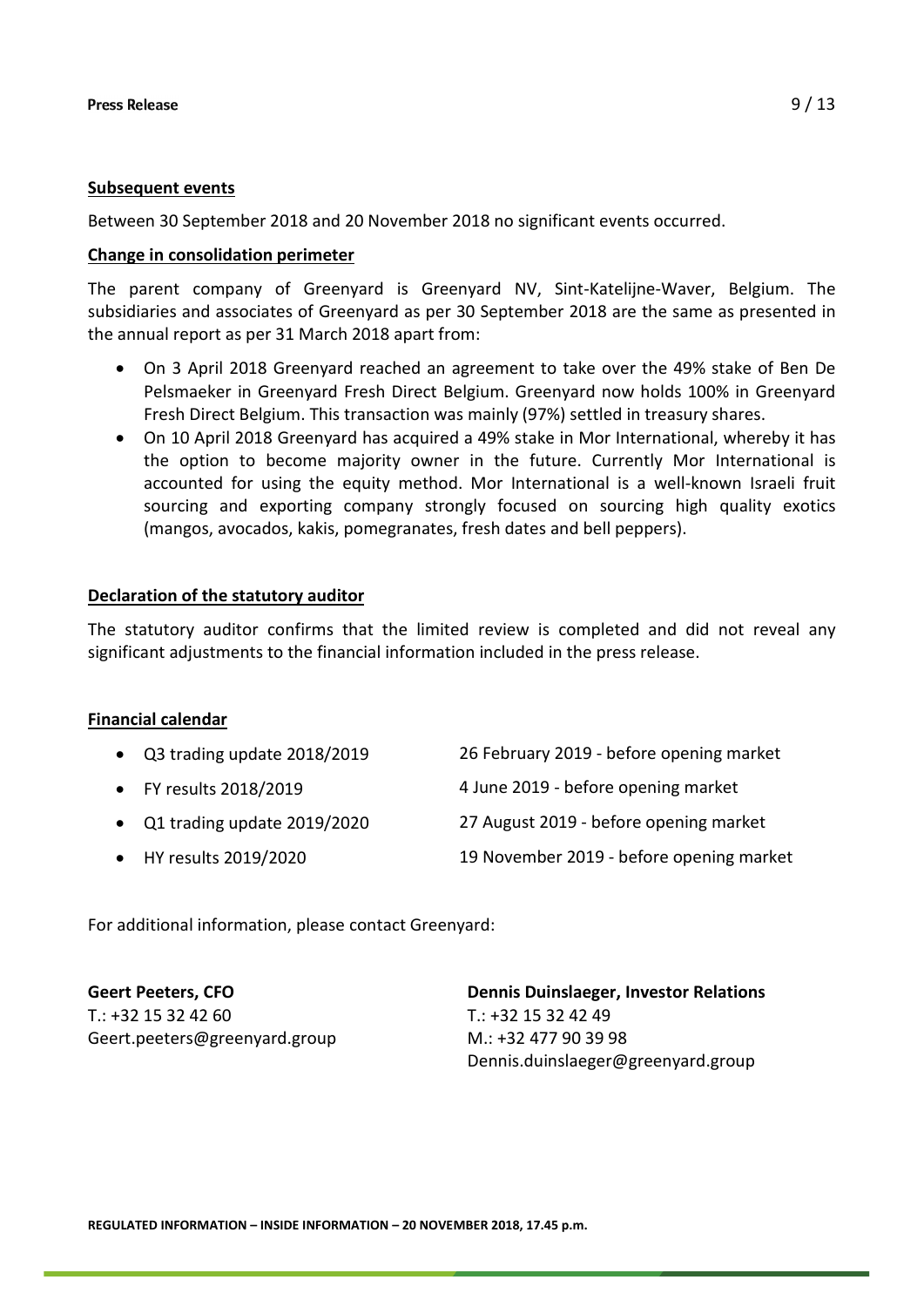#### Press Release  $10/13$

#### **About Greenyard**

**Greenyard** (Euronext Brussels: GREEN) is a global market leader of fresh, frozen and prepared fruit & vegetables, flowers, plants and growing media. Counting Europe's leading retailers amongst its customer base, the group provides efficient and sustainable solutions to customers and suppliers through best-in-class products, market leading innovation, operational excellence and outstanding service.

Our vision is to make lives healthier by helping people enjoy fruit & vegetables at any moment, easy, fast and pleasurable, whilst fostering nature.

With more than 10,000 employees operating in 27 countries worldwide, Greenyard identifies its people and key customer and supplier relationships as the key assets which enable it to deliver goods and services worth more than 4 billion euros per annum.

#### **[www.greenyard.group](http://www.greenyard.group/)**

**Glossary**

| <b>CAPEX</b>             | Capital expenditures                                                                                                                                                                                                                                                                                                                                                                                                                                                                                                                                                                                                |
|--------------------------|---------------------------------------------------------------------------------------------------------------------------------------------------------------------------------------------------------------------------------------------------------------------------------------------------------------------------------------------------------------------------------------------------------------------------------------------------------------------------------------------------------------------------------------------------------------------------------------------------------------------|
| EBIT                     | Operating result                                                                                                                                                                                                                                                                                                                                                                                                                                                                                                                                                                                                    |
| EPS                      | Earnings per share                                                                                                                                                                                                                                                                                                                                                                                                                                                                                                                                                                                                  |
| Leverage                 | NFD/Adjusted REBITDA                                                                                                                                                                                                                                                                                                                                                                                                                                                                                                                                                                                                |
| Net financial debt (NFD) | Interest-bearing debt (at nominal value) less derivatives, bank deposits, cash and cash<br>equivalents                                                                                                                                                                                                                                                                                                                                                                                                                                                                                                              |
| Net result               | Profit/loss (-) for the period                                                                                                                                                                                                                                                                                                                                                                                                                                                                                                                                                                                      |
| Non-recurring items      | Non-recurring items are those that in management's judgement need to be disclosed by<br>virtue of their size or incidence. Such items are disclosed on the face of the consolidated<br>income statement and separately disclosed in the notes to the financial statements.<br>Transactions which may give rise to non-recurring items are principally restructuring and<br>reorganisation activities, impairments, disposal of assets and investments, claims, IFRS 3<br>acquisition accounting and merger & acquisition projects and the effect of the accelerated<br>repayment of certain financial indebtedness. |
| <b>REBITDA</b>           | EBIT corrected for depreciation, amortisation and impairments excluding non-recurring<br>items and EBIT corrected for depreciation, amortisation and impairments from minor<br>divested operations                                                                                                                                                                                                                                                                                                                                                                                                                  |
| <b>Adjusted REBITDA</b>  | Last twelve months REBITDA, adjusted for acquisitions                                                                                                                                                                                                                                                                                                                                                                                                                                                                                                                                                               |
| Working capital          | Working capital is the sum of the inventories, trade and other receivables (non-current and<br>current) and trade and other payables (current). In this respect trade and other receivables<br>are corrected for long-term (financing) receivables and accrued interest income and trade<br>and other payables exclude accrued interest expenses and dividend payable.                                                                                                                                                                                                                                              |
| AY 18/19                 | Accounting year ending 31 March 2019                                                                                                                                                                                                                                                                                                                                                                                                                                                                                                                                                                                |
| AY 19/20                 | Accounting year ended 31 March 2020                                                                                                                                                                                                                                                                                                                                                                                                                                                                                                                                                                                 |
| H1 18/19                 | First half year of accounting year ending 31 March 2019                                                                                                                                                                                                                                                                                                                                                                                                                                                                                                                                                             |
| H <sub>1</sub> 19/20     | First half year of accounting year ended 31 March 2020                                                                                                                                                                                                                                                                                                                                                                                                                                                                                                                                                              |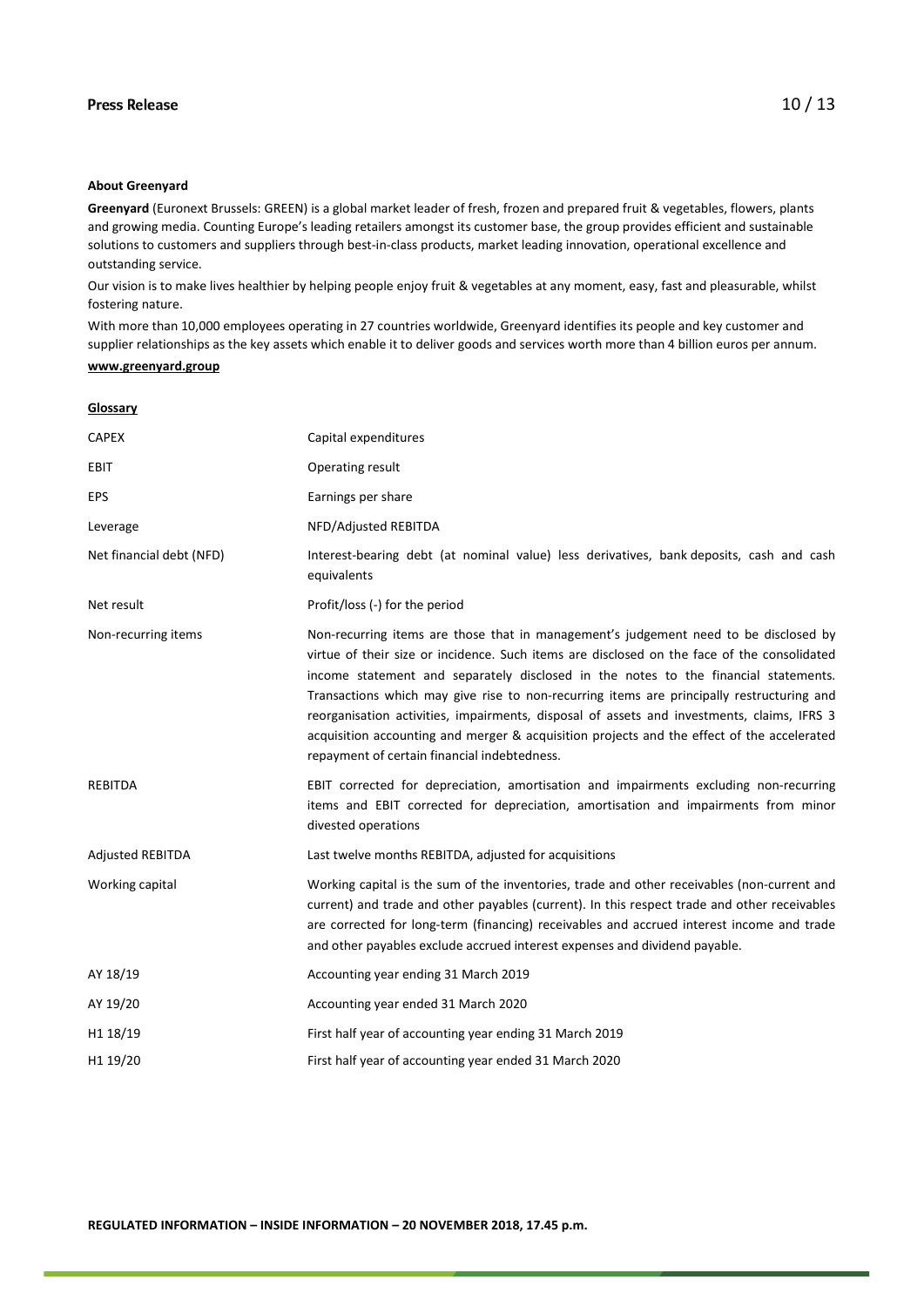#### **APPENDIX 1: Consolidated income statement**

| <b>Consolidated income statement</b>                        | H1 18/19     | H1 $17/18$ (*) |
|-------------------------------------------------------------|--------------|----------------|
|                                                             | €'000        | €'000          |
| <b>CONTINUING OPERATIONS</b>                                |              |                |
| Sales                                                       | 1.982.784    | 2.056.637      |
| Cost of sales                                               | $-1.860.790$ | $-1.911.371$   |
| Gross profit/loss (-)                                       | 121.994      | 145.266        |
| Selling, marketing and distribution expenses                | $-48.884$    | $-45.971$      |
| General and administrative expenses                         | $-66.833$    | $-64.402$      |
| Other operating income                                      | 2.174        | 2.619          |
| Share of profit/loss (-) of equity accounted investments    | 182          | 147            |
| <b>EBIT before non-recurring items</b>                      | 8.633        | 37.658         |
| Non-recurring items from operating activities               | $-53.041$    | $-2.076$       |
| <b>EBIT</b>                                                 | $-44.409$    | 35.582         |
| Interest expense                                            | $-15.844$    | $-14.330$      |
| Interest income                                             | 215          | 218            |
| Other finance result                                        | 351          | $-4.344$       |
| Net finance income/cost (-)                                 | $-15.278$    | $-18.456$      |
| Profit/loss (-) before income tax                           | $-59.687$    | 17.126         |
| Income tax expense (-)/income                               | $-8.420$     | $-6.989$       |
| Profit/loss (-) for the period from continuing operations   | $-68.107$    | 10.137         |
| <b>DISCONTINUED OPERATIONS</b>                              |              |                |
| Profit/loss (-) for the period from discontinued operations | $-44.850$    | 2.274          |
| <b>PROFIT/LOSS (-) FOR THE PERIOD</b>                       | $-112.957$   | 12.411         |
| Attributable to:                                            |              |                |
| The shareholders of the Group                               | $-113.378$   | 11.688         |
| Non-controlling interests                                   | 421          | 722            |
|                                                             |              |                |

*(\*) The consolidated income statement is restated in accordance with IFRS 5 due to the discontinued operation.*

**REGULATED INFORMATION – INSIDE INFORMATION – 20 NOVEMBER 2018, 17.45 p.m.**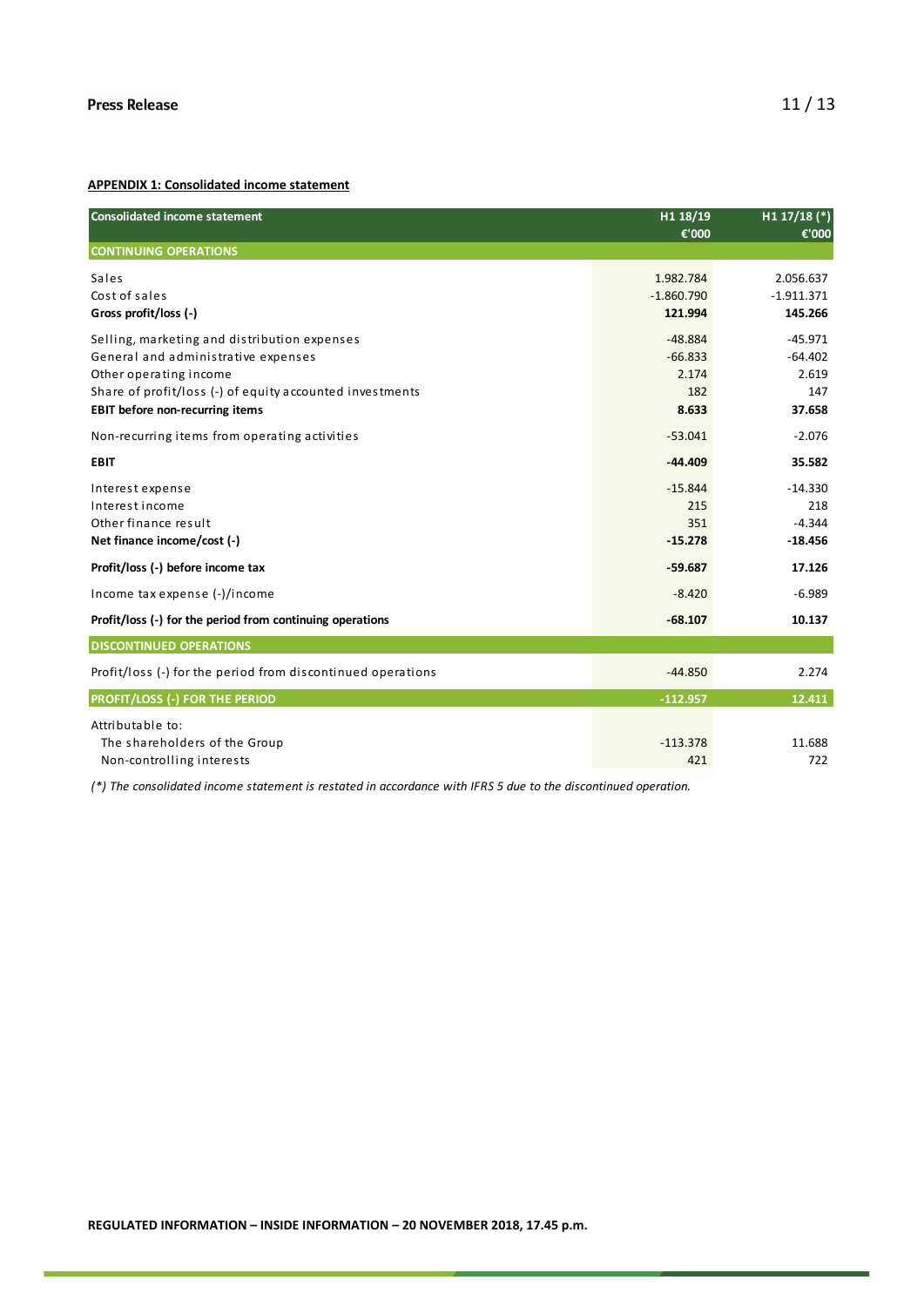#### **APPENDIX 2: Consolidated statement of financial position**

| <b>Assets</b>                                 | 30 September 2018 | 31 March 2018 |
|-----------------------------------------------|-------------------|---------------|
|                                               | €'000             | €'000         |
| <b>NON-CURRENT ASSETS</b>                     | 1.173.199         | 1.361.377     |
| Property, plant & equipment                   | 366.498           | 419.512       |
| Goodwill                                      | 526.765           | 633.852       |
| Other intangible assets                       | 221.971           | 252.706       |
| Biological assets                             | 20.883            | 20.711        |
| Investments accounted for using equity method | 11.813            | 9.435         |
| Other financial assets                        | 29                | 35            |
| Deferred tax assets                           | 18.586            | 19.630        |
| Trade and other receivables                   | 6.652             | 5.495         |
| <b>CURRENT ASSETS</b>                         | 835.305           | 702.245       |
| Biological assets                             | ٠                 | 76            |
| Inventories                                   | 328.666           | 312.393       |
| Trade and other receivables                   | 291.465           | 331.786       |
| Other financial assets                        | 1.071             | 558           |
| Cash and cash equivalents                     | 68.555            | 57.432        |
| Disposal group held for sale                  | 145.547           |               |
| <b>TOTAL ASSETS</b>                           | 2.008.503         | 2.063.622     |

| <b>Equity and liabilities</b>                       | 30 September 2018 | 31 March 2018 |
|-----------------------------------------------------|-------------------|---------------|
|                                                     | €'000             | €'000         |
| <b>EQUITY</b>                                       | 589.063           | 709.218       |
| Issued capital                                      | 288.392           | 288.392       |
| Share premium and other capital instruments         | 317.882           | 317.882       |
| Consolidated reserves                               | $-18.794$         | 97.316        |
| Cumulative translation adjustments                  | $-9.065$          | $-7.893$      |
| Non-controlling interests                           | 10.648            | 13.521        |
| <b>NON-CURRENT LIABILITIES</b>                      | 315.857           | 479.573       |
| Employee benefit liabilities                        | 20.640            | 21.708        |
| Provisions                                          | 9.902             | 10.940        |
| Interest-bearing loans                              | 240.249           | 401.034       |
| Other financial liabilities                         | 569               | 1.341         |
| Trade and other payables                            | 2.558             | 3.118         |
| Deferred tax liabilities                            | 41.938            | 41.432        |
| <b>CURRENT LIABILITIES</b>                          | 1.103.583         | 874.831       |
| Provisions                                          | 4.719             | 8.060         |
| Interest-bearing loans                              | 335.926           | 59.983        |
| Other financial liabilities                         | 541               | 2.317         |
| Trade and other payables                            | 736.849           | 804.470       |
| Liabilities related to disposal group held for sale | 25.547            |               |
| <b>TOTAL EQUITY AND LIABILITIES</b>                 | 2.008.503         | 2.063.622     |

**REGULATED INFORMATION – INSIDE INFORMATION – 20 NOVEMBER 2018, 17.45 p.m.**

r